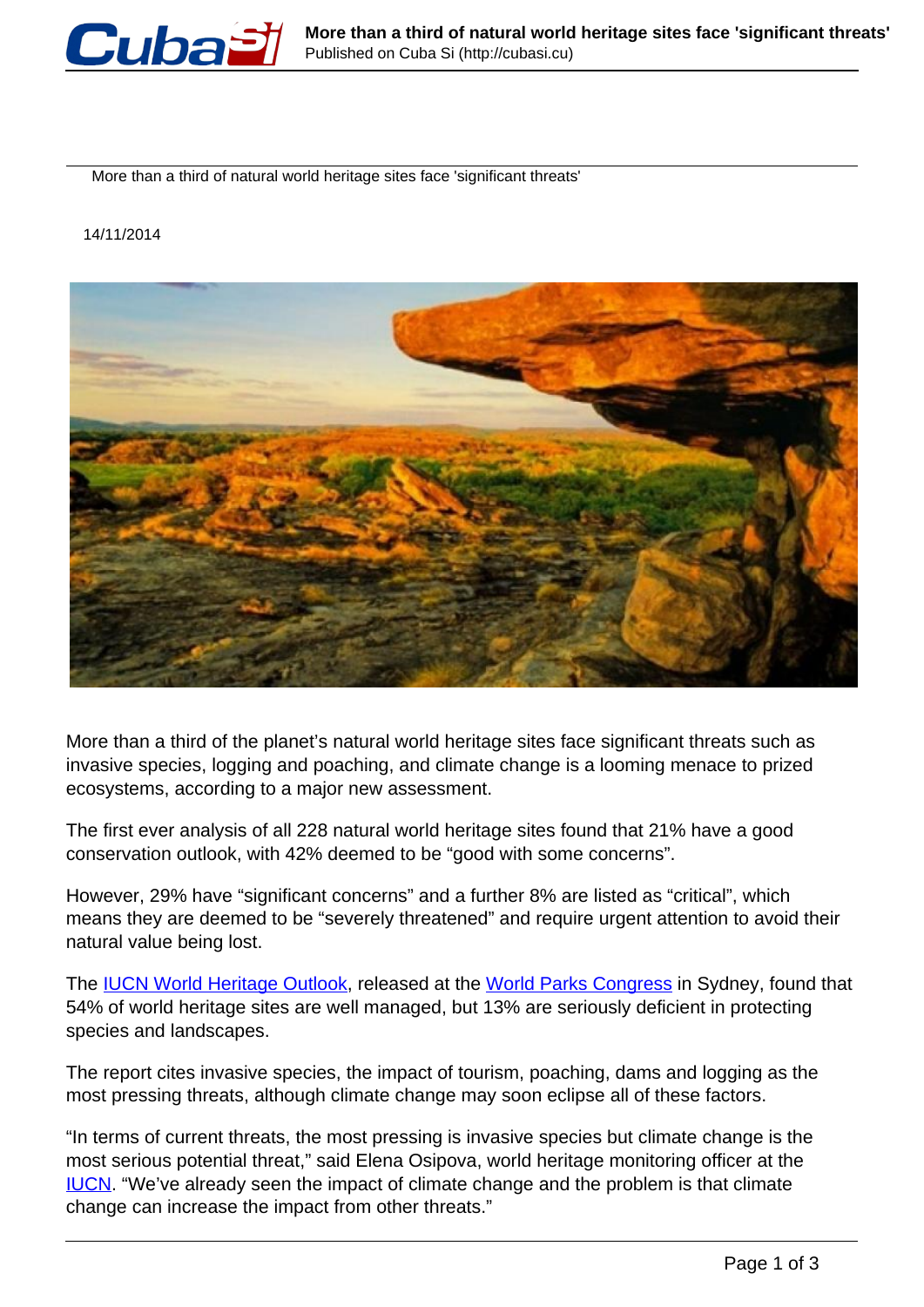Most of the 19 critically threatened world heritage sites are in Africa, including the Virunga national park, which contains around half of the world's remaining mountain gorillas. The Everglades national park in Florida is also on the critical list, mainly due to the area's declining water quality, introduced pest species and vulnerability to climate change.

Cuba

Three key Australian sites are listed as being a significant concern – the Great Barrier Reef, Kakadu and Queensland's wet tropics. The declining state of the Great Barrier Reef has become a contentious political issue in Australia, with the government agreeing to a Unesco plea to stop dumping sediment in the ecosystem's waters.

Machu Picchu in Peru, Tanzania's Serengeti and the Sundarbans national park in India, home to an endangered population of tigers, are also considered to be of significant concern.

The best-ranked world heritage sites, with few threats, include Australia's Lord Howe island, Mount Etna in Italy and the Dorset and east Devon coast in the UK.

Cyril Kormos, vice chair of the IUCN world commission on protected areas, said the assessment wasn't intended to be political but should help countries manage world heritage sites better.

"This is something we all need to ensure the success of," he said. "If we fail to protect the most valuable, iconic protected areas on the planet, we fail as a conservation community. "

A separate report unveiled at the World Parks Congress, a once-a-decade conservation event organised by the IUCN, found that the world is broadly on track to meet targets on the expansion of protected areas.

The United Nations Environment Program's Protected Planet report found that 15.4% of the planet's land and inland water areas and 3.4% of oceans are now formally protected. A total of 6.1m square kilometres has been placed under protection since 2010 – an area almost the size of Australia.

Targets agreed by more than 190 countries state that at least 17% of the world's terrestrial areas and 10% of its oceans must be protected by 2020.

The report states that while this target is likely to be met, other problems present themselves. Specifically, many protected areas are poorly managed, aren't located in areas of important biodiversity and aren't well connected, which means animals and plants can't spread and flourish.

Conservation officials at the congress also pointed out that the 17% target was essentially a political one, with scientists advocating up to 50% of the world's surface to be protected in order to save threatened species and safeguard critical habitat that provides water.

Achim Steiner, executive director of UNEP, said there needed to be a greater appreciation of the economic benefits of protected areas, citing a Finnish study that found that for every euro invested in nature, the community benefited by 10 euros.

"We look at these things as a cost to the taxpayer, without looking at the multiplier in the economy," he said. "The dividing line between private and public funding is very anachronistic. Most of the forests in Europe are under private ownership, for example.

"The private sector is not just multinational mining enterprises; some can be important co-